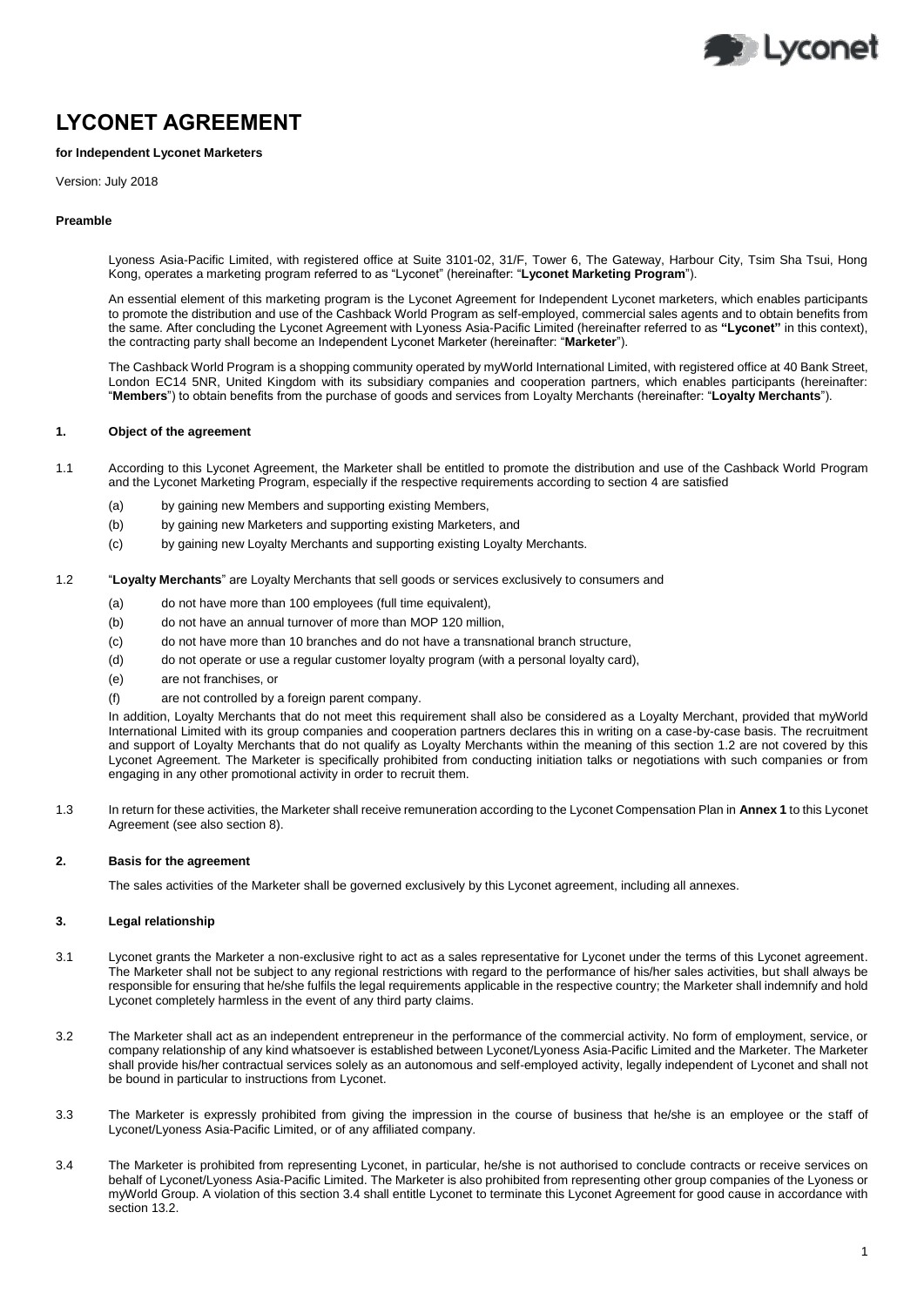<span id="page-1-0"></span>

3.5 Only one registration (i.e. one ID number) shall be permitted for each natural or legal person. The residential or business address (registered office) of the Marketer must be stated in the registration. Multiple registrations made to obtain unjustified benefits from the Lyconet Compensation Plan shall entitle Lyconet to terminate the contractual relationship for good cause and to withdraw the benefits obtained in this manner. In the event of multiple registrations, the ID numbers last registered shall be deleted. Any benefits from the Lyconet Compensation Plan obtained solely by means of multiple registrations shall be forfeited.

#### **4. Requirements for the activity and the entitlement to remuneration**

- 4.1 In order to conclude this Lyconet Agreement, natural persons are required to have reached the age of majority.
- 4.2 As a condition for the entitlement to claim remuneration, the Marketer must be active in the exercise of a commercial activity. In doing so, the Marketer must independently ensure that his/her business is duly registered and that he/she has the necessary regulatory approvals to practice his/her trade. He/she must ensure the proper payment of taxes and levies and shall indemnify and hold Lyconet harmless in the event of any third party claims.
- 4.3 The recruitment of new Loyalty Merchants requires activation by myWorld International Limited with its group companies and cooperation partners as well as separate training.

#### **5. Rights and obligations of the Marketer**

- 5.1 The Marketer shall be entitled to use the organisational support of third parties (such as assistance) for his/her sales activities. The sales activity itself must always be performed by the Marketer himself/herself. The Marketer must ensure that the obligations of this contract are also met by these third parties.
- 5.2 The Marketer shall be obliged to make only such statements about Lyconet, a company affiliated with Lyconet, the Lyconet business model, and its distribution and marketing that are in accordance with Lyconet's official documentation.
- 5.3 As soon as the Marketer becomes aware of a possible violation of the provisions of this Lyconet Agreement by another Marketer, he/she must notify Lyconet without delay.
- 5.4 If the Marketer intends to hold events for a charge or otherwise offer services in connection with the Cashback World Program or the Lyconet Marketing Program to third parties for a fee, he/she must first obtain the consent of Lyconet in text form (an electronic message is sufficient).

## **6. Member registration**

- 6.1 The Marketer can use the original registration form to recruit new Members to the Cashback World Program to promote the Cashback World Program. Among other things, he/she shall bear in mind that he/she has no power of representation and therefore is not authorised to receive declarations under the Cashback World Program. Membership in the Cashback World Program shall be constituted only upon acceptance of the registration application by the respective contractual partner of the Member.
- 6.2 The Marketer has the following obligations when registering new members:
	- 6.2.1 The Marketer must ensure that the current version of the General Terms and Conditions for Cashback World Members ("**Cashback World GTCs**") is available to the Member in the place where the registration takes place and that the Member can examine the *Cashback World GTCs*. Lyconet shall provide the Marketer with the required *Cashback World GTCs* in the version required for the respective country at www.lyconet.com (log-in area) for downloading. The Marketer shall receive the necessary registration applications in printed form directly from Lyconet after the appropriate order has been placed.
	- 6.2.2 When completing the registration form and thus before membership is established, the Marketer shall present the *Cashback World GTCs* to the Member without being asked and shall expressly point out that they are an indispensable part of the contract to be concluded.
	- 6.2.3 Before completing the registration, the Marketer must enter his/her information in the designated area of the registration form. To complete the registration of the Member, the Marketer must upload an adequately recognisable picture of the registration form fully completed and signed by the Member in the designated area.
	- 6.2.4 In addition, the Marketer undertakes always to have an adequate number of copies of the current *Cashback World GTCs* available for examination and to hand them over at the request of the Member.
	- 6.2.5 The Marketer shall keep all original registration forms securely and make them available any time at the request of Lyconet.
	- 6.2.6 Lyconet reserves the right to carry out random checks of the registration forms.
- 6.3 Liability of the Marketer when registering Members:
	- 6.3.1 The Marketer shall be fully liable for compliance with the provisions of this section 6. This liability shall also extend to all persons whom the Marketer uses to fulfil his/her contractual obligations to the same extent as for the conduct of third parties attributable to him/her.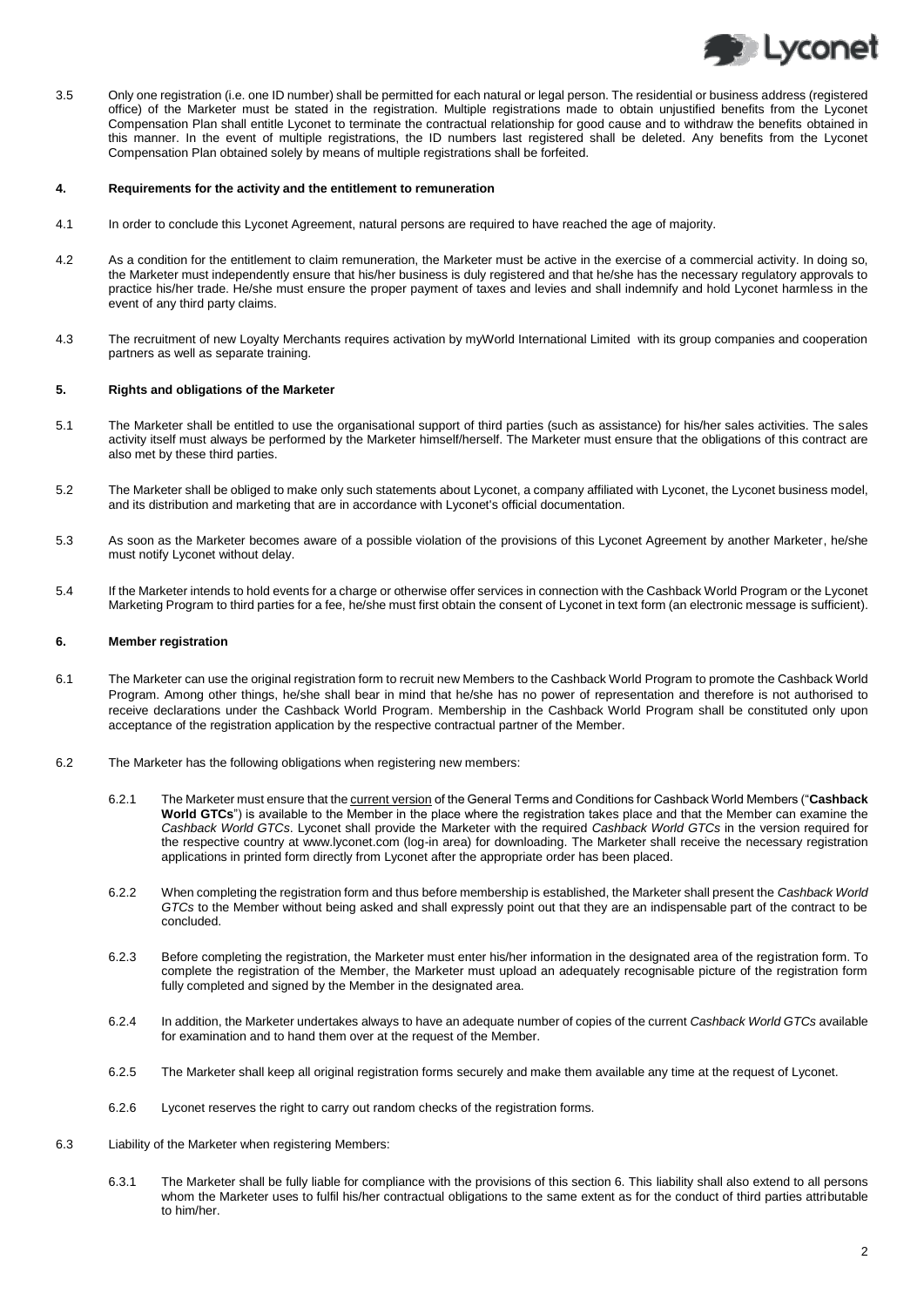

- 6.3.2 The Marketer must record all data of the Members to be registered with the utmost care and shall be liable for all disadvantages resulting from any violations of this obligation.
- 6.3.3 Any violation of this section 6 by the Marketer shall entitle Lyconet to extraordinaryly terminate the entire contractual relationship.

### **7. Communication Material**

- 7.1 Lyconet shall make the advertising and information material (documents, catalogues, presentations, etc.) (hereinafter: "**Communication Material**") required by the Marketer to perform his/her sales activities under this Lyconet Agreement available to the Marketer for downloading free of charge a[t www.lyconet.com](http://www.lyconet.com/) (log-in section).
- <span id="page-2-0"></span>7.2 The Marketer may use only the Communication Material authorised by Lyconet at any given time by making it available a[t www.lyconet.com.](http://www.lyconet.com/) Before using any communication material, the Marketer must check whether it reflects the current version. The culpable use of unauthorised Communication Material by the Marketer shall entitle Lyconet to terminate this Lyconet Agreement immediately for good cause according to section 13.2.
- 7.3 In the event of termination of this Lyconet Agreement, the Marketer shall immediately destroy the Communication Material in his/her possession and confirm the destruction in writing to Lyconet, if necessary.
- <span id="page-2-1"></span>7.4 Publications and advertisements, as well as the use of trademarks applied for and/or registered for Lyconet or companies affiliated with Lyconet, such as the company logo and the brands Lyconet, Lyoness, Child & Family Foundation, Greenfinity Foundation, etc., require the written consent of Lyconet. The publication and use of trademarks applied for and/or registered for myWorld International Limited with its group companies and cooperation partners such as Cashback World or myWorld require the written consent of myWorld International Limited and its group companies and cooperation partners. This shall also apply to any use over the Internet or other electronic media. The right of the Marketer to use the Communication Material authorised by Lyconet according to sectio[n 7.2](#page-2-0) shall remain unaffected.
- 7.5 The Marketer shall indemnify Lyconet from all claims by third parties against Lyconet in connection with the culpable violation of their industrial property rights by the Marketer.

## **8. Lifeline**

- 8.1 The "**Lifeline**" of each Marketer consists of the Marketers or Members recruited by him/her, the Marketers or Members recruited by them (second level), and the Marketers or Members recruited by the second level Marketers or Members (third level), etc. The Lifeline thus consists of all Marketers or Members assigned to the Marketer based on his/her recommendations and all successive recommandations, regardless of the level. The Lifeline is also referred to as the "**Downline**". The "**Upline**" consists of the recommenders. The next Marketer in the Upline is referred to as the "**Coach**" and the second in the Upline is referred to the "**Senior Coach**".
- 8.2 The Marketer's compensation according to the Lyconet Compensation Plan shall be calculated based on all purchases made by all Marketers or Members at any level of his/her Lifeline. Purchases from another Lifeline shall not be considered in favour of the Marketer (even if the Marketer has mediated the conclusion of the Lyconet Agreement with the Marketer).
- 8.3 The Lifeline basically cannot be changed and compliance with it is a principle of the Lyconet Marketing Program for the protection of all Members and Marketers. Marketers who have not been eligible for compensation in the last 12 months can change their *Recommender* by appointing another Marketer as the *Recommender* to Lyconet with his/her consent. If the Marketer is also a Member, the Recommender may be changed only if the requirements for a change are also met as a Member. This means that no purchases shall have been made from *Loyalty Merchants* over a period of six months nor shall there have been any entitlement to compensation in the last twelve months. In this case, the Marketers or Members recruited directly or indirectly by the Marketer being changed (regardless of the level) shall remain in the original position of the original Recommender. The entitlement to compensation is defined and regulated in Annex 1 of the Lyconet Compensation Plan.
- 8.4 If a Marketer terminates his/her participation in the Lyconet Marketing Program, or changes the Lifeline according to section 8.3 of this Agreement or as a Member, this shall not affect the position of the remaining Marketers or Members of the Lifeline concerned (in the upper or lower part).
- 8.5 Basically, the ID number can be transferred to third parties (e.g. by selling the ID number) only with the written consent of Lyconet and with the simultaneous transfer of all contractual relationships existing between the Marketer and Lyoness and (if necessary) the myWorld Group to the third party. However, if the Marketer dies, the contractual relationships existing between the Marketer and Lyoness and (if applicable) the myWorld Group (including his/her ID) shall pass to his/her heirs under the applicable inheritance law.

## **9. Compensation**

- 9.1 The Marketer shall be compensated for his/her Lyconet activities according to the Lyconet Compensation Plan in Annex 1. The Marketer shall not be entitled to claim compensation for expenses incurred in the performance of his/her sales activities (especially the reimbursement of travel costs and expenses, material or personnel costs) from Lyconet.
- 9.2 In addition to compensation according to the Compensation Plan, Lyconet may also offer additional premiums at its sole discretion. However, there is no entitlement to this.
- 9.3 All compensation shall be calculated on a weekly or monthly basis, taking into account all the Shopping Points credited according to the Lyconet Marketing Program (according to the Lyconet Compensation Plan in Annex 1). Lyconet shall display all the information that is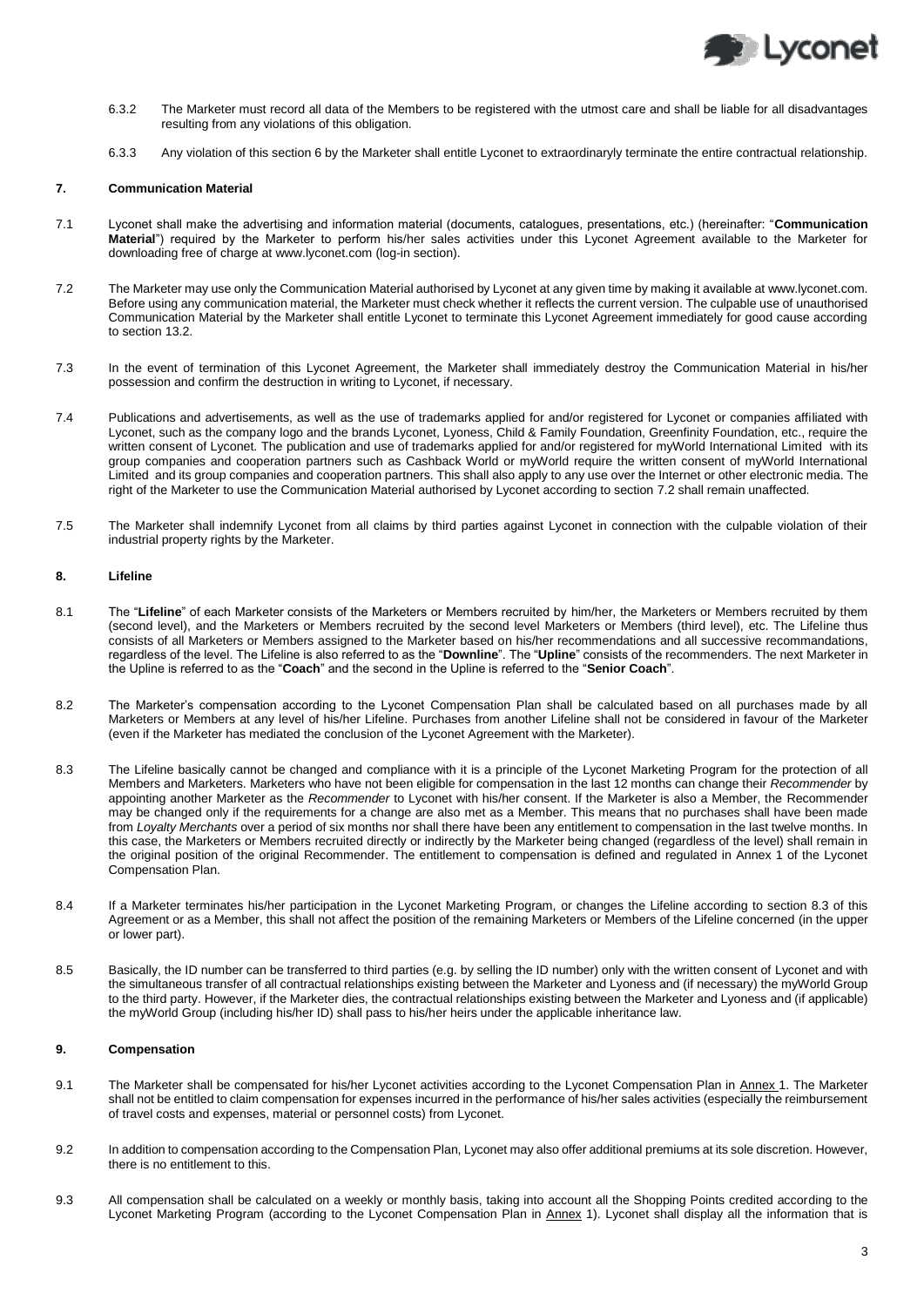

relevant to the compensation of the Marketer according to the Lyconet Compensation Plan in the statements that are made available to the Marketer in the login area of his/her www.lyconet.com website.

- 9.4 The Marketer must review this statement immediately and make any objections in writing to Lyconet on the Lyconet.com website and in the form specified by Lyconet no later than one week after receipt of the statement. Violation of this obligation may entitle Lyconet to claim for damages.
- 9.5 The compensation due to the Marketer from the Lyconet Marketing Program shall be paid weekly to the Marketer's account, provided that the sum of the payment entitlements reaches an amount of MOP 120.

## **10. Secrecy and confidentiality**

- 10.1 The Marketer shall maintain all business and trade secrets of Lyconet that have been entrusted or disclosed to him/her by Lyconet as such during his/her activities confidential, even after termination of this Lyconet Agreement.
- 10.2 The Marketer must return to Lyconet any documents relating to internal business procedures entrusted to him/her immediately after they have been duly used, but no later than upon termination of this Lyconet Agreement.
- 10.3 The Marketer shall also impose these secrecy and confidentiality obligations on his/her assistants.

#### **11. Data protection**

- 11.1. To the extent that it is required to implement the Lyconet Agreement, in particular to calculate the Shopping Points and compensation according to the Lyconet Compensation Plan in Annex 1, Lyoness Asia-Pacific Limited, being responsible for data protection, collects stores and processes personal or company data as well as data on sales activities of the Marketers.
- 11.2. All requests for information, changes, and deletion of data may be directed to Lyoness Asia-Pacific Limited, Suite 3101-02, 31/F, Tower 6, The Gateway, Harbour City, Tsim Sha Tsui, Hong Kong or by e-mail to international@lyconet.com. Further privacy provisions related to the use of the Lyconet website can be found in the Privacy Policy at www.lyconet.com.
- 11.3. Lyconet uses internationally recognised security technologies to protect Marketers' data against unauthorised access.
- 11.4. If the Marketer uses additional IT-supported services and Lyconet processes personal data entered by the Marketer in this context, the parties shall conclude a contract data processing agreement.

#### <span id="page-3-0"></span>**12. Non-competition/non-solicitation agreement**

- 12.1 The Marketer will not, for any part of the duration of this Lyconet Agreement, directly or indirectly, or through any third party, without the prior written consent of Lyconet, provide such services to a competitor providing services that are identical or like those of Lyconet or manage or participate in a rival company or otherwise support or advise it.
- 12.2 The same shall apply to competitors that are involved in the network sector (structure sales) generally.
- 12.3 The activities of the Marketer for competing companies already existing at the time of conclusion of this Lyconet Agreement and disclosed in text form (electronic message) shall be excluded from the aforementioned competition agreement.
- 12.4 During the term of this Lyconet Agreement, the Marketer shall also refrain from soliciting Marketers, Members, or Loyalty Merchants for other network marketing companies in particular, or even attempting to do so.
- 12.5 If the foregoing provisions of this sectio[n 12](#page-3-0) are culpably violated by the Marketer or his/her assistants, Lyconet shall be entitled to demand the cessation of the aforementioned actions. This shall not affect the right of Lyconet to terminate this Lyconet Agreement and to assert a claim for any damage that has resulted or is resulting.

#### **13. Duration and term of this Lyconet Agreement**

- 13.1 The Lyconet Agreement shall be concluded for an indefinite period of time and may be terminated by either party subject to a notification period of 30 days.
- 13.2 Both parties shall have the right to terminate this Lyconet Agreement at any time for a good cause without notice. A good cause for termination by Lyconet shall exist especially in the following cases:
	- (a) The Marketer deliberately makes false statements when concluding this Lyconet agreement.
	- (b) The Marketer uses unauthorised Communication Material in violation of sectio[n 7.2.](#page-2-0)
	- (c) The Marketer uses trademarks applied for and/or registered for Lyconet or companies affiliated with Lyconet in violation of section [7.4.](#page-2-1)
	- (d) The Marketer violates the competition or non-solicitation agreement according to section 12 or violates the obligation to maintain secrecy and confidentiality according to section 10.
	- (e) The Marketer repeatedly provides wrong advice about the Cashback World Program or the Lyconet Marketing Program. An indication of wrong advice is if an above-average number of contracts mediated by the Marketer (including Members, Marketers, or Loyalty Merchants) is contested, cancelled, or terminated at the earliest possible date by the mediated supplier.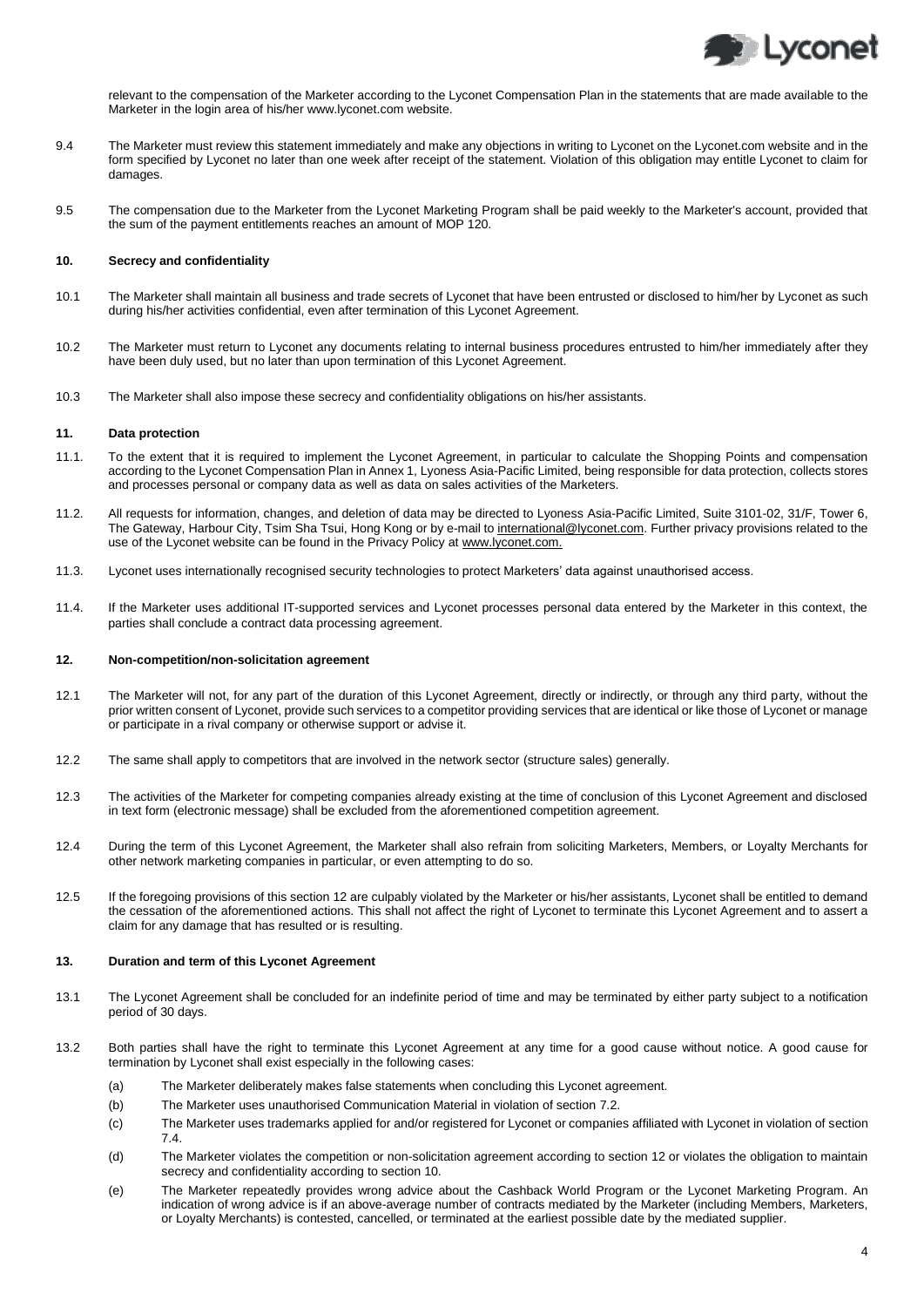

- (f) The Marketer operates a commercial resale of vouchers of the Loyalty Merchants.
- (g) The Marketer holds events for a charge or offers services in connection with the Cashback World Program or the Lyconet Marketing Program to third parties for a fee without the written consent of Lyconet.
- (h) The Marketer has been convicted of an intentional criminal offence (i) committed to the detriment of Lyconet or a company affiliated with Lyconet and/or (ii) in connection with the conduct of his/her sales activities according to this Lyconet Agreement; (iii) which has a material connection with the activity of the Marketer according to this Lyconet agreement (e.g. property crimes such as fraud) or (iv) which is so serious that Lyconet can no longer be expected to cooperate further because of the destruction of the necessary basis of trust or a threat of loss of reputation.
- (i) The Marketer is repeatedly in arrears with the fulfilment of a contractual payment claim or a not inconsiderable part of it.
- (j) The financial situation of the Marketer deteriorates so significantly that the sustainable solvency of the Marketer is questionable based on concrete criteria.
- (k) In addition to the significant damage to the economic interests or the reputation of Lyconet or the Loyalty Merchant, in particular the breach of essential contractual obligations is considered as a good cause.
- (l) A termination for good cause because of a breach of contract usually requires the expiry of a specified period for remedial action without success or a previous warning without success. However, the setting of a deadline or a warning shall be particularly unnecessary if the respective infringement is so serious that Lyconet can reasonably no longer be expected to continue this Lyconet Agreement for that very reason.
- 13.3 Every declaration of termination must be in writing in any event. Compliance with the deadline shall be determined by the date of receipt of the letter of termination.
- 13.4 Any participation in the Cashback World Program shall remain unaffected by the termination of this Lyconet Agreement.

#### **14. Effects of the termination**

- 14.1 The Marketer shall retain any compensation already paid out. In addition, the Marketer shall be entitled to any compensation payments for which all conditions according to the Lyconet Compensation Plan have already been satisfied at the time of termination. The Marketer shall not be entitled to assert any further claims against Lyconet, subject to mandatory legal claims.
- 14.2 Unless otherwise agreed, payments made by the Marketer (e.g. for services or voucher orders) shall not be refunded. No expenses of the Marketer shall be refunded.

#### **15. Liability**

- 15.1 Lyconet shall be liable without limitation for damages resulting from injury to life, limb, or health that are due to a deliberate or negligent breach of obligation by Lyconet. Lyconet shall also be liable without limitation for damages that are due to a deliberate or grossly negligent breach of obligation by Lyconet.
- 15.2 For damages due to simple negligent breach of obligations that are fundamental for the reasonable and proper conclusion of the contract and that the Marketer accordingly trusts to be fulfilled (cardinal obligations), the liability of Lyconet shall be limited to typical and foreseeable damage.
- 15.3 Other claims for damages shall be excluded, subject to the following section [15.5.](#page-4-0) This shall apply particularly if Lyconet is not at fault.
- 15.4 Insofar as the liability for Lyconet is limited or excluded, the limitations or exclusions shall also apply to the personal liability of the employees, legal representatives, and vicarious agents of Lyconet.
- <span id="page-4-0"></span>15.5 The limitations and exclusions of liability as specified in section 15 of this document shall not affect the liability of Lyconet according to the mandatory statutory provisions of the Product Liability Act, based on the fraudulent concealment of a defect or the assumption of a guarantee for the quality of an item.

## **16. Changes**

- 16.1 The Marketer undertakes to notify Lyconet in writing of any changes to his/her data that is essential to the contract without delay. This obligation applies particularly to changes in the address and bank details. Furthermore, the Marketer undertakes to notify Lyconet immediately of any payment difficulties, but especially of impending insolvency or imminent over-indebtedness. If changes to the business address are not disclosed immediately, statements that Lyconet sends by post to the last known address shall nevertheless be deemed to have been received by the Marketer.
- 16.2 Individual agreements made in individual cases shall take precedence over this Lyconet Agreement. The contents of such agreements shall be governed by a written contract or written confirmation by Lyconet. No verbal agreements have been made between the parties. Moreover, Lyconet shall be entitled to send contract declarations and information required for the conclusion of the contract via SMS or e-mail to the Marketer provided that the Marketer has specified the corresponding contact data and does not object to the same.
- 16.3 Changes to this Agreement and other contractual agreements between the Marketer and Lyconet communicated in text form to the address or e-mail address indicated by the Marketer shall be deemed to be accepted by the Marketer if the Marketer does not object to their applicability within 30 days of receipt of the written notification of change. At the beginning of this time period, Lyconet shall especially point out to the Marketer that his/her consent to the communicated changes to the General Terms and Conditions shall be deemed to be given if he/she does not object in text form to their applicability within the time period established. The changes to this Agreement shall be deemed to be accepted by the Marketer only if this notice has actually been given.